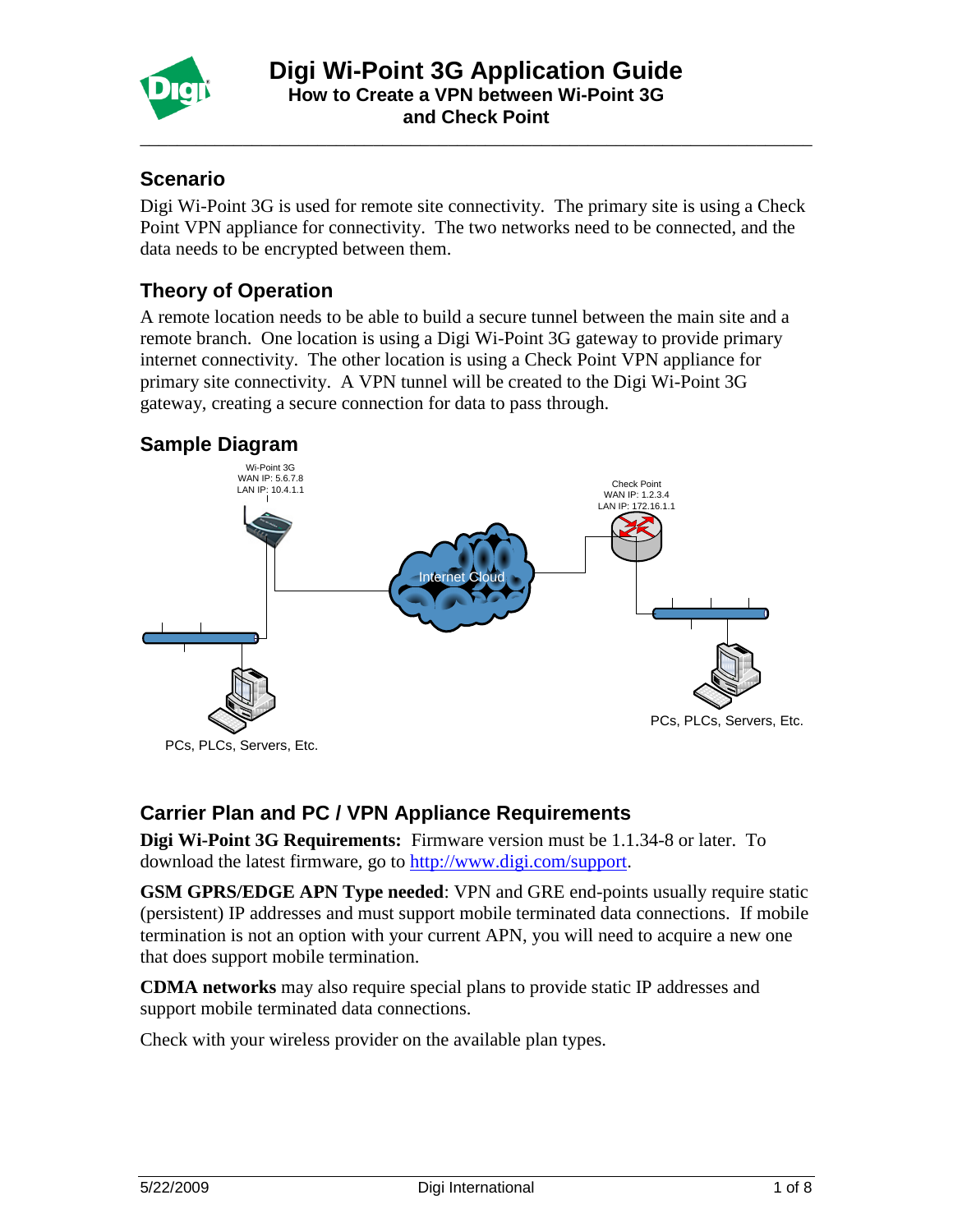# **Digi Wi-Point 3G Configuration**

- 1. Read and follow the quick-start guide for the Digi Wi-Point 3G.
- 2. Assign a static IP address to the Ethernet port (the default address is 192.168.1.1).
- 3. Configure the Digi Wi-Point 3G settings
	- a. Navigate to Configuration > Network > VPN Settings
	- b. Click **VPN Tunnel Settings**
	- c. Click **Add**
	- d. Fill in the appropriate settings below

|                                                                                                                                                                                                  | <b>Wi-Point 3G Configuration and Management</b>                                                                                                                                                                                                                               |
|--------------------------------------------------------------------------------------------------------------------------------------------------------------------------------------------------|-------------------------------------------------------------------------------------------------------------------------------------------------------------------------------------------------------------------------------------------------------------------------------|
|                                                                                                                                                                                                  | DIGI WI-POINT 3G                                                                                                                                                                                                                                                              |
| Home                                                                                                                                                                                             | VPN - Tunnel #1 - Configuration                                                                                                                                                                                                                                               |
| Wizard<br><b>Configuration</b><br><b>Network</b><br>Mobile<br><b>Serial Ports</b>                                                                                                                | <b>To Check Point</b><br>Description:<br>$\overline{\mathbf{v}}$<br>Automatically establish this tunnel<br>Wireless WAN $\vee$<br><b>Local VPN Endpoint:</b>                                                                                                                  |
| System<br><b>Remote Management</b><br>Security<br><b>GPS</b><br>Time                                                                                                                             | 1.2.3.4<br><b>Remote VPN Endpoint:</b><br><b>ISAKMP</b><br>$\checkmark$<br><b>VPN Tunnel:</b>                                                                                                                                                                                 |
| <b>Management</b><br>Connections<br><b>Event Logging</b>                                                                                                                                         | Tunnel Network Traffic from the following Local Network:<br>10.4.0.0<br>IP Address:<br>255,255.0.0<br>Subnet Mask:                                                                                                                                                            |
| <b>Administration</b><br>Backup/Restore<br><b>Update Firmware</b><br><b>Factory Default Settings</b><br><b>System Information</b><br><b>AT Command</b><br><b>PIN Utility</b><br>Reboot<br>Logout | Tunnel Network Traffic to the following Remote Network:<br>172.16.0.0<br><b>IP Address:</b><br>255.255.0.0<br>Subnet Mask:<br>Following Policy apply to the Tunnel Network Traffic:<br>Enable IP Encapsulating Security Payload (ESP)<br>Enable IP Authentication Header (AH) |
|                                                                                                                                                                                                  | Use the following IPSEC security settings:<br><b>Authentication</b><br><b>SA Lifetime</b><br><b>Encryption</b><br>AES-128 V<br>$SHA1 \vee$<br>28800<br>secs (1200-28800)                                                                                                      |
|                                                                                                                                                                                                  | Identity                                                                                                                                                                                                                                                                      |
|                                                                                                                                                                                                  | $\bigcirc$ Use the following as the identity:                                                                                                                                                                                                                                 |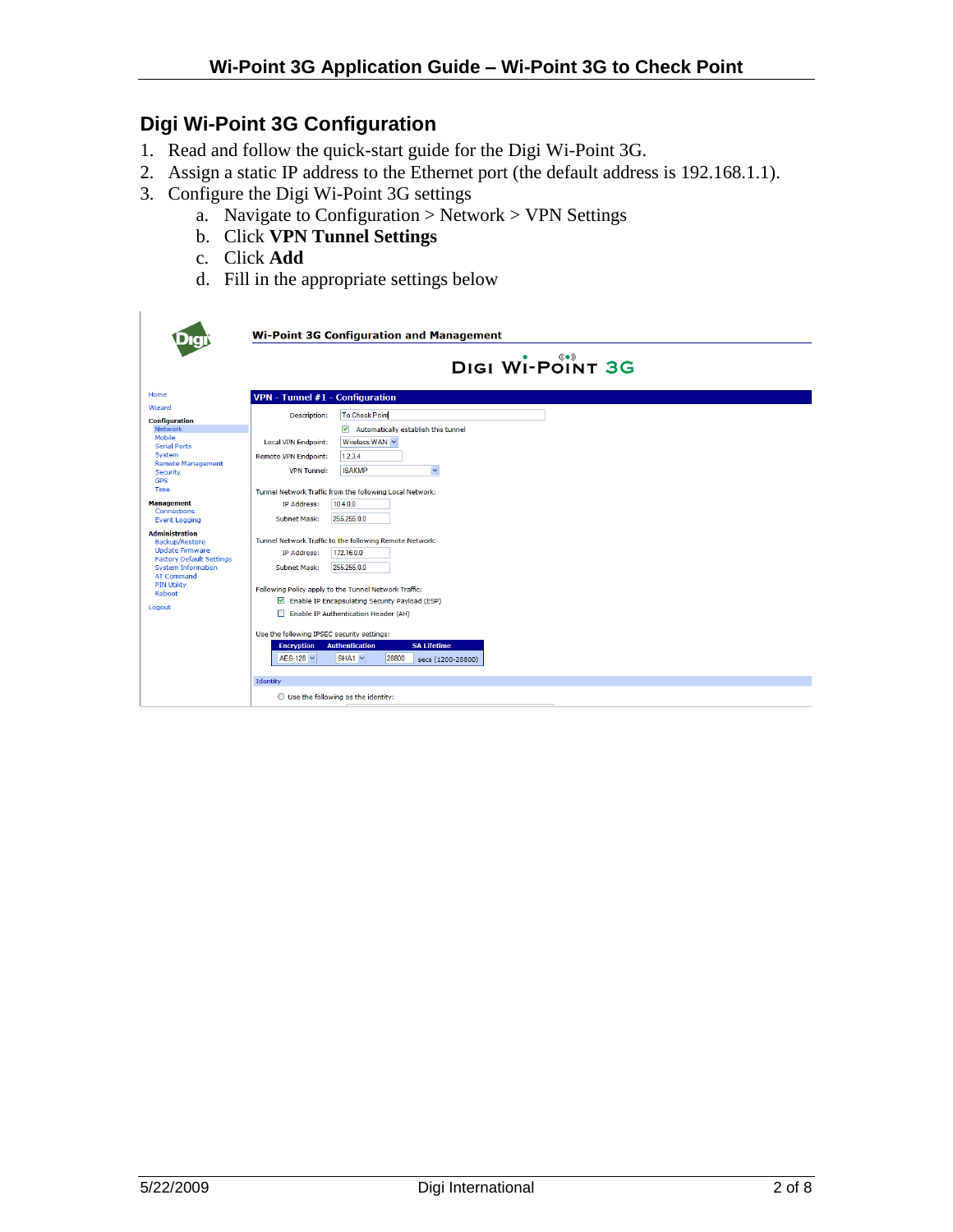| <b>Jystem miorination</b><br><b>AT Command</b> | JUDITEL MOON.<br><b>LJJ.LJJ.U.U</b>                                                                 |
|------------------------------------------------|-----------------------------------------------------------------------------------------------------|
| <b>PIN Utility</b>                             |                                                                                                     |
| Reboot                                         | Following Policy apply to the Tunnel Network Traffic:                                               |
|                                                | Enable IP Encapsulating Security Payload (ESP)                                                      |
| Logout                                         | Enable IP Authentication Header (AH)                                                                |
|                                                |                                                                                                     |
|                                                | Use the following IPSEC security settings:                                                          |
|                                                | <b>SA Lifetime</b><br><b>Encryption</b><br><b>Authentication</b>                                    |
|                                                |                                                                                                     |
|                                                | AES-128 V<br>$SHA1 \times$<br>28800<br>secs (1200-28800)                                            |
|                                                |                                                                                                     |
|                                                | Identity                                                                                            |
|                                                | $\bigcirc$ Use the following as the identity:                                                       |
|                                                | <b>Identity string:</b>                                                                             |
|                                                |                                                                                                     |
|                                                | ⊙ Use the Mobile IP address as the identity                                                         |
|                                                |                                                                                                     |
|                                                | <b>Security Settings</b>                                                                            |
|                                                | Main<br>$\checkmark$<br><b>Connection Mode:</b>                                                     |
|                                                | Group $2 \vee$<br>Diffie-Hellman:                                                                   |
|                                                |                                                                                                     |
|                                                | Enable Perfect Forward Secrecy (PFS)                                                                |
|                                                |                                                                                                     |
|                                                | Use the following pre-shared key to negotiate IKE security settings:                                |
|                                                | 123456<br>A                                                                                         |
|                                                |                                                                                                     |
|                                                |                                                                                                     |
|                                                | Use the following policy to negotiate IKE security settings:                                        |
|                                                | <b>Authentication</b><br><b>SA Lifetime</b><br><b>Encryption</b><br><b>Integrity</b>                |
|                                                | Pre-Shared Key<br>$SHA1 \vee$<br>86400<br><b>AES</b> (128-bit)<br>$\checkmark$<br>secs (1200-86400) |
|                                                |                                                                                                     |
|                                                |                                                                                                     |
|                                                |                                                                                                     |
|                                                | Apply                                                                                               |
|                                                |                                                                                                     |
|                                                |                                                                                                     |
|                                                | Copyright @ 1996-2008 Digi International Inc. All rights reserved.                                  |
|                                                | http://www.digi.com/                                                                                |

- e. Click **Apply** to save the changes
- f. A reboot is required for the settings to take effect. **Reboot** the unit.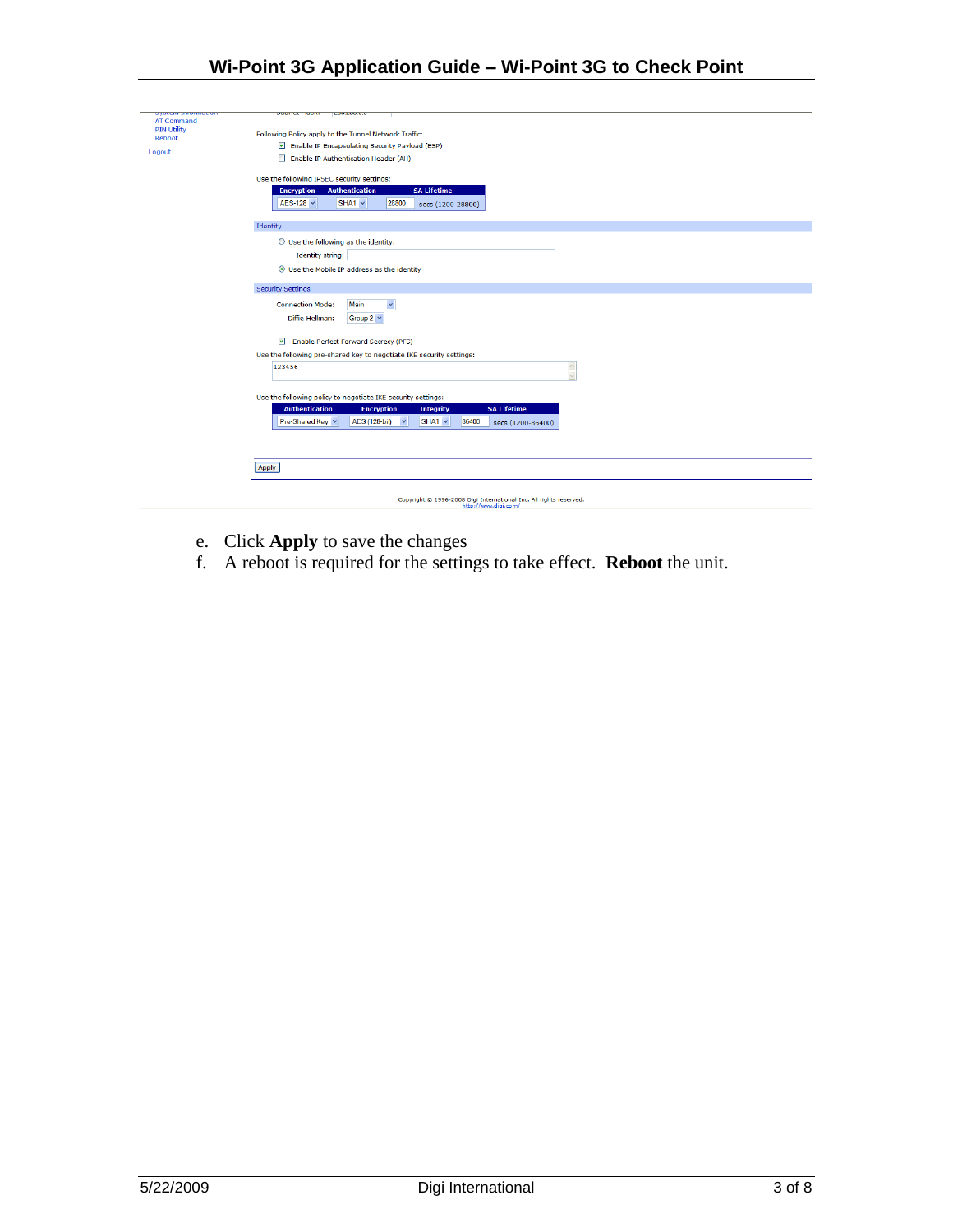#### **Check Point VPN Configuration**

- 1. Configure the Check Point VPN device
	- a. Log into the Web Interface of the Check Point device.
	- b. Navigate to **VPN** on the left hand panel.
	- c. Click the **VPN Sites** tab at the top of the page.
	- d. Click **New Site** to add the VPN tunnel.
	- e. Choose the options, shown in the following screenshots, that reflect **your** configuration:

|                          | <b>Welcome to the VPN Site Wizard</b>                                                                                                                                                                                                                                                                                                             |
|--------------------------|---------------------------------------------------------------------------------------------------------------------------------------------------------------------------------------------------------------------------------------------------------------------------------------------------------------------------------------------------|
| To continue, click Next. | Using this Wizard, you can create a connection to a VPN (Virtual Private Network) site.<br>Select the type of site to establish:<br><b>Remote Access VPN:</b><br>Allow a user to establish remote access sessions to another<br>network<br>Site-to-Site VPN:<br>Establishes a permanent secure link between your network and<br>a remote network. |
|                          | Cancel<br>Next >                                                                                                                                                                                                                                                                                                                                  |

| <b>VPN-1 Edge VPN Site Wizard</b>                                                                                                                                                                                       |
|-------------------------------------------------------------------------------------------------------------------------------------------------------------------------------------------------------------------------|
| <b>VPN Gateway Address</b>                                                                                                                                                                                              |
| Enter the IP address of the VPN gateway to which you want to connect.                                                                                                                                                   |
| VPN Gateway 5.6.7.8                                                                                                                                                                                                     |
| $\vee$ Bypass NAT:<br>Don't perform Network Address Translation (NAT)<br>between this site and the internal network<br><b>Bypass the firewall:</b><br>Bypass the firewall between this site and the internal<br>network |
| <back<br>Next &gt;<br/>Cancel</back<br>                                                                                                                                                                                 |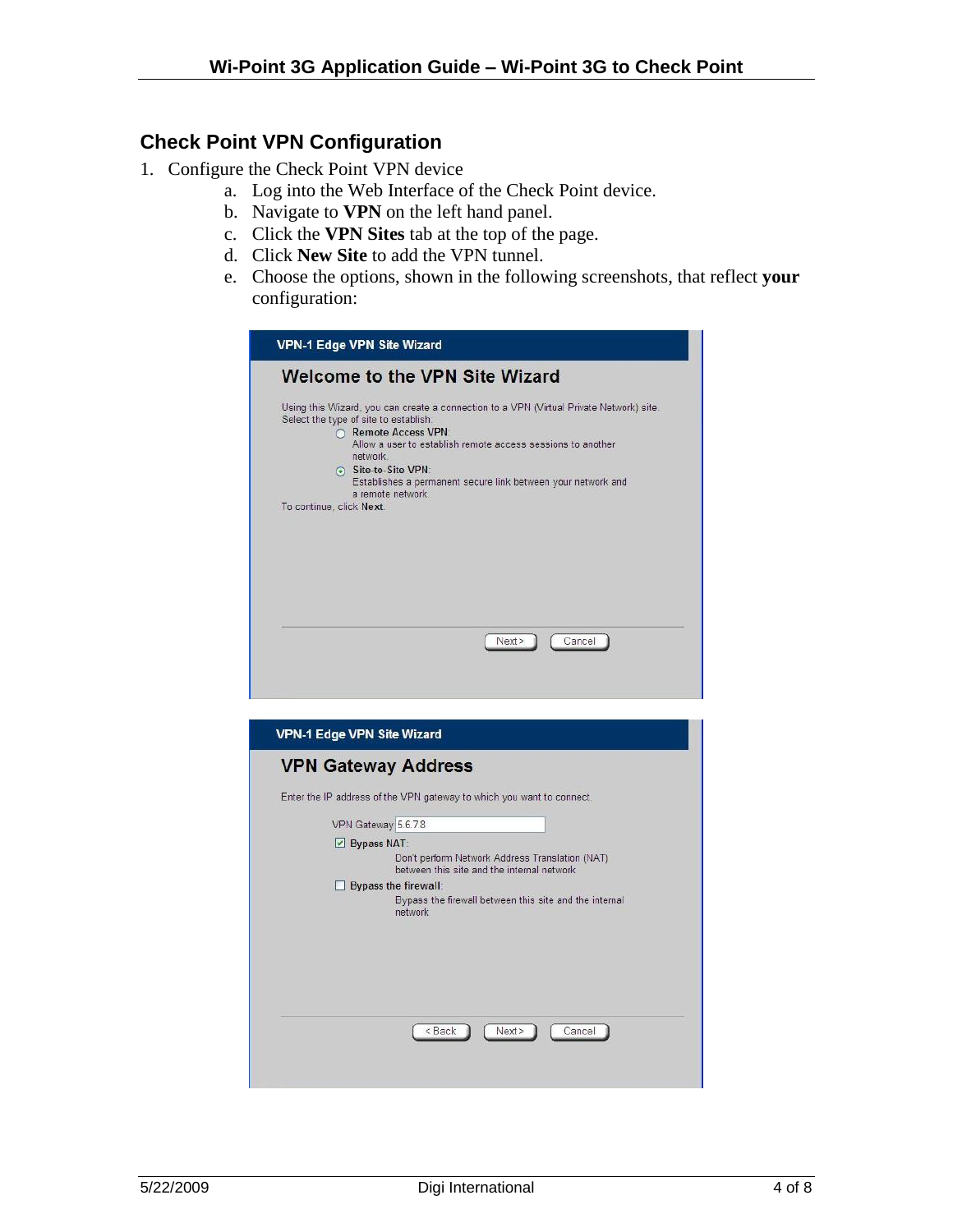| <b>VPN-1 Edge VPN Site Wizard</b>                                                                                                                                                                            |
|--------------------------------------------------------------------------------------------------------------------------------------------------------------------------------------------------------------|
| <b>VPN Network Configuration</b>                                                                                                                                                                             |
| How do you want to obtain the VPN network configuration?<br>To download the configuration, the site you are contacting must be running a Check Point<br>VPN-1™ Topology Server.<br>O Download Configuration: |
| Obtain the network configuration by downloading it from the<br>site.                                                                                                                                         |
| Specify Configuration:<br>Enter the network configuration manually.                                                                                                                                          |
| Route All Traffic:<br>All network traffic will be routed via this site (Including Internet<br>traffic)                                                                                                       |
| <back<br>Next &gt;<br/>Cancel</back<br>                                                                                                                                                                      |

NOTE: Your version of Check Point firmware may have additional options at this point in the setup. Newer firmware allows you to specify which type of authentication and encryption to use for Phase 1 and 2 settings. Older firmware will automatically detect what authentication and encryption to use.

| connect:                       |                     | Enter the destination network addresses and subnet masks of the site to which you want to |
|--------------------------------|---------------------|-------------------------------------------------------------------------------------------|
| <b>No. Destination network</b> | Subnet mask         |                                                                                           |
| 10.4.0.0<br>1                  | 255.255.0.0 [/16]   | ٧                                                                                         |
| 2.                             | 255.255.255.0 [/24] | v                                                                                         |
| $\overline{3}$                 | 255.255.255.0 [/24] | v                                                                                         |
|                                |                     |                                                                                           |
|                                |                     |                                                                                           |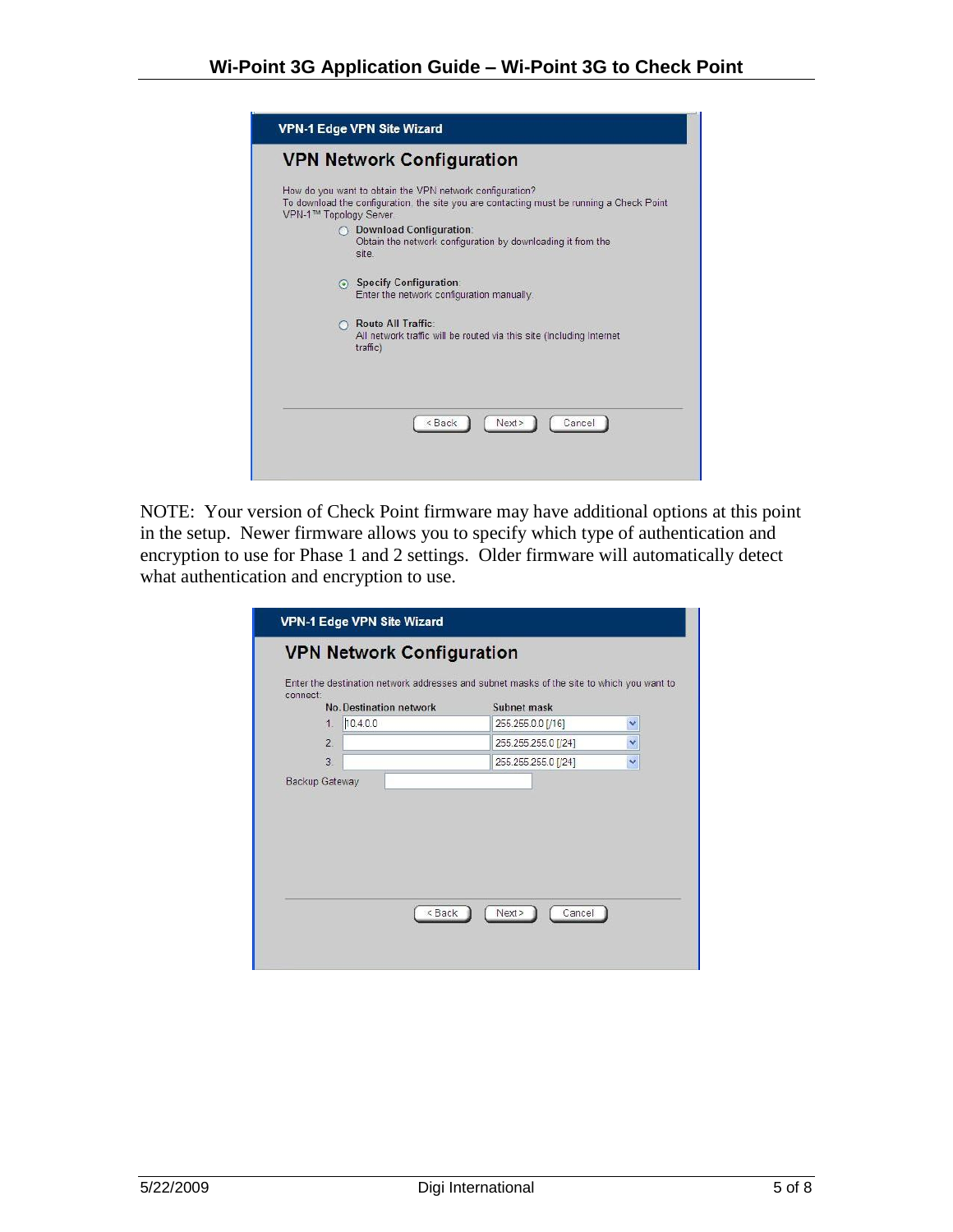| <b>Authentication Method</b><br>Select the authentication method used by this VPN site.<br>Shared Secret |                                                                                 |                                                             |  |
|----------------------------------------------------------------------------------------------------------|---------------------------------------------------------------------------------|-------------------------------------------------------------|--|
|                                                                                                          |                                                                                 |                                                             |  |
|                                                                                                          |                                                                                 |                                                             |  |
|                                                                                                          |                                                                                 |                                                             |  |
|                                                                                                          |                                                                                 |                                                             |  |
|                                                                                                          |                                                                                 |                                                             |  |
| <back< td=""><td>Next &gt;</td><td>Cancel</td><td></td></back<>                                          | Next >                                                                          | Cancel                                                      |  |
|                                                                                                          |                                                                                 |                                                             |  |
|                                                                                                          |                                                                                 |                                                             |  |
|                                                                                                          |                                                                                 |                                                             |  |
|                                                                                                          |                                                                                 |                                                             |  |
|                                                                                                          |                                                                                 |                                                             |  |
|                                                                                                          |                                                                                 |                                                             |  |
|                                                                                                          |                                                                                 |                                                             |  |
|                                                                                                          |                                                                                 |                                                             |  |
|                                                                                                          |                                                                                 |                                                             |  |
|                                                                                                          |                                                                                 |                                                             |  |
|                                                                                                          |                                                                                 |                                                             |  |
|                                                                                                          |                                                                                 |                                                             |  |
|                                                                                                          |                                                                                 |                                                             |  |
|                                                                                                          |                                                                                 |                                                             |  |
|                                                                                                          |                                                                                 |                                                             |  |
|                                                                                                          |                                                                                 |                                                             |  |
| < Back                                                                                                   | Next>                                                                           | Cancel                                                      |  |
|                                                                                                          | <b>VPN-1 Edge VPN Site Wizard</b><br><b>Authentication</b><br>Use Shared Secret | Please enter the credentials for the topology download:<br> |  |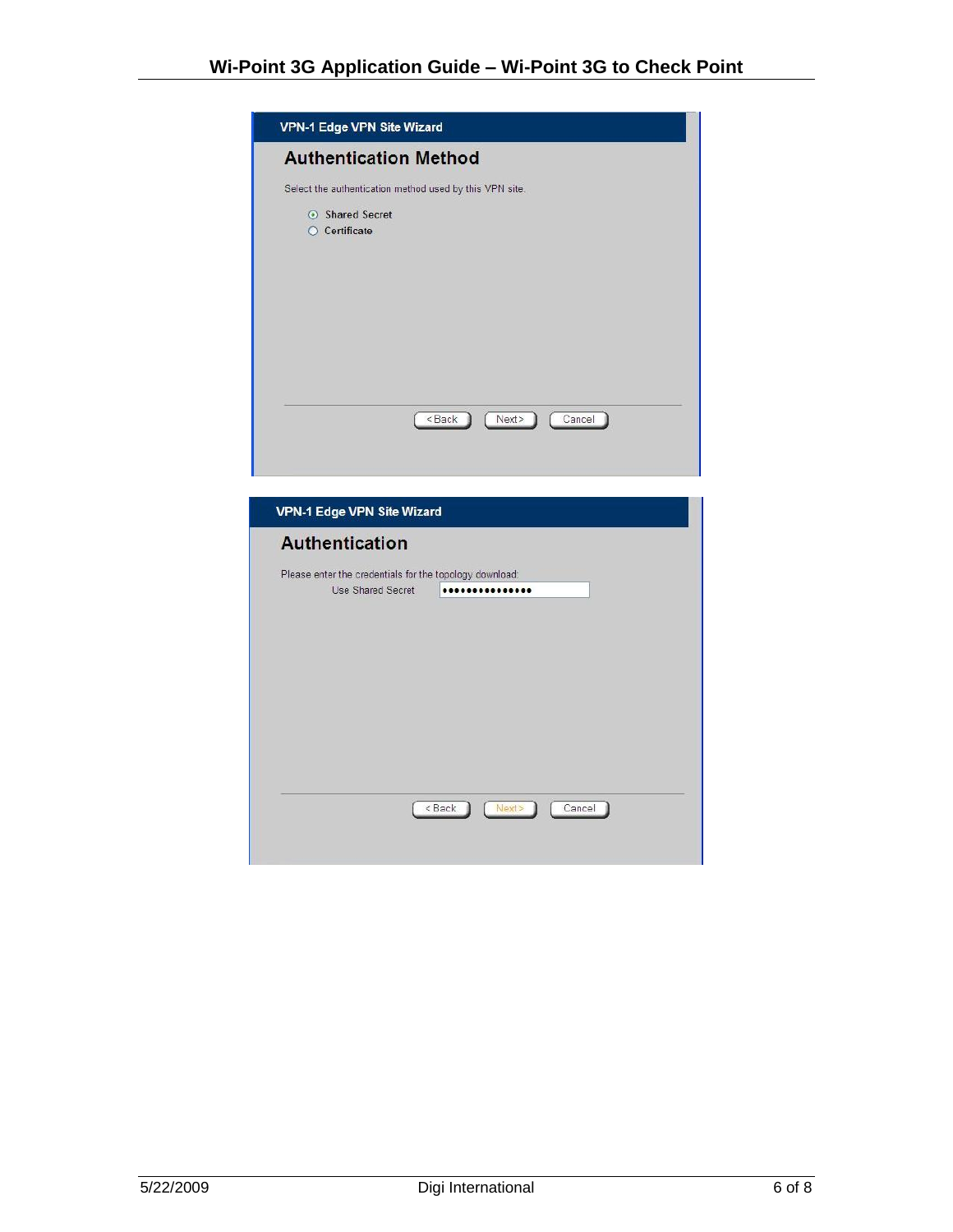| <b>VPN-1 Edge VPN Site Wizard</b>                                                                                                      |
|----------------------------------------------------------------------------------------------------------------------------------------|
| <b>Connect</b><br>Try to Connect to the VPN Gateway<br>Using the credentials you provided. Any existing tunnels will be<br>terminated. |
|                                                                                                                                        |
|                                                                                                                                        |
| <back<br>Next &gt;<br/>Cancel</back<br>                                                                                                |
|                                                                                                                                        |
| <b>VPN-1 Edge VPN Site Wizard</b>                                                                                                      |
| <b>Site Name</b>                                                                                                                       |
| You have successfully defined the VPN site.<br>Please enter a name for this site:                                                      |
| Site<br>To_WiPoint<br>Name                                                                                                             |
| $\Box$ Keep this site alive<br>This site will be connected even if there is no network<br>traffic                                      |
|                                                                                                                                        |
|                                                                                                                                        |
|                                                                                                                                        |
| < Back<br>Next ><br>Cancel                                                                                                             |
|                                                                                                                                        |

f. Click **Finish** to complete the VPN setup.